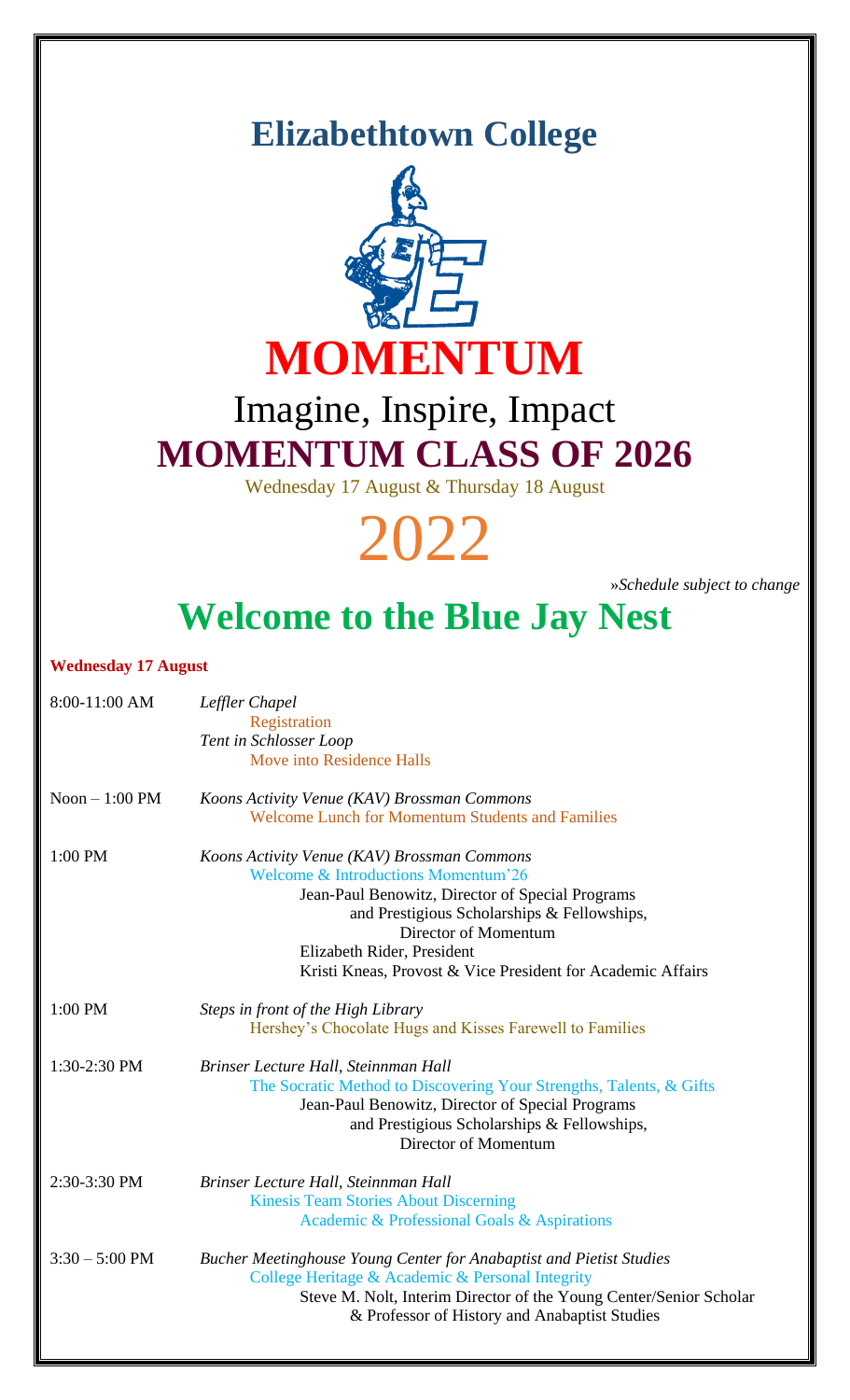| 5:30-6:00 PM                      | Residence Halls<br><b>Dress for Formal Dinner and Group Photo</b>                                                                                                                                                                                                                                                                                                                                                                           |  |
|-----------------------------------|---------------------------------------------------------------------------------------------------------------------------------------------------------------------------------------------------------------------------------------------------------------------------------------------------------------------------------------------------------------------------------------------------------------------------------------------|--|
| $6:00 - 6:30$ PM                  | John and Shirley Steinman Center: Front Portico<br>Momentum Class of 2026 Formal Class Photograph                                                                                                                                                                                                                                                                                                                                           |  |
| 6:30-7:30 PM                      | Susquehanna Dining Room of Elizabeth Myer Residence Hall<br>Formal Welcome Dinner for Momentum Class of 2022                                                                                                                                                                                                                                                                                                                                |  |
|                                   | I Am First: Faculty Members of Tri-Alpha Tell Their First Generation Stories<br>Jodi L. Lancaster, Dean of the School of Sciences<br>and Professor of Molecular Biology<br>Kurt M. DeGoede, Professor of Engineering and Physics<br>Michael Roy, Professor of Psychology<br>David R. Bowne, Associate Professor of Biology                                                                                                                  |  |
| 7:30-8:30 PM                      | Susquehanna Dining Room of Elizabeth Myer Residence Hall<br>Elizabethtown Community and Campus Virtual Tour:<br>Context! Where are We and Where are We Headed?<br>Jean-Paul Benowitz, Director of Special Programs<br>and Prestigious Scholarships & Fellowships,<br>Director of Momentum<br>Eric J. Schubert, Kinesis Captain, Class of 2023<br>Ruth M. Jacob, Kinesis Captain, Class of 2023<br>Samantha Phillips, Kinesis, Class of 2023 |  |
| 8:30-9:30 PM                      | Exploring Elizabethtown, Pennsylvania<br>Boulevardier, Flâneur, Flâneuse<br>National Collegiate Honors Council "Place As Text"TM<br><b>Team Kinesis</b>                                                                                                                                                                                                                                                                                     |  |
| <b>Thursday 18 August</b>         |                                                                                                                                                                                                                                                                                                                                                                                                                                             |  |
| 8:30-9:00AM                       | The Marketplace (cafeteria) located in the Baugher Student Center<br>(in the Annenberg Building)<br>Get breakfast to go                                                                                                                                                                                                                                                                                                                     |  |
| 9:00-10:00 AM                     | Hoover # 212, James B. Hoover Center for Business<br><b>Breakfast Meeting</b><br>Positivity, Productivity, Perseverance, Patience, & Power to Prevail<br>Will Holdren, Class of 2024<br>CEO of WillPower Enterprises,                                                                                                                                                                                                                       |  |
|                                   | WillPower Podcast,<br>Author: Becoming The Best: Step Out in Faith To Reach Higher, Dream Bigger, and Succeed                                                                                                                                                                                                                                                                                                                               |  |
| 10:00-11:00 AM                    | Hoover # 212, James B. Hoover Center for Business<br>Academic Freedom, Academic Inquiry, & Critical Thinking<br>Jean-Paul Benowitz, Director of Special Programs<br>and Prestigious Scholarships & Fellowships,<br>Director of Momentum<br>Kinesis Peer Academic Advising Team                                                                                                                                                              |  |
| 11:00-11:50 AM<br>Noon $-1:00$ PM | <b>Various Locations</b><br>Getting Ready for the First Day of Classes<br>& Introduction to Peer Academic Advising<br>& Campus Geography Scavenger Hunt with Kinesis<br>Jean-Paul Benowitz, Director of Special Programs<br>and Prestigious Scholarships & Fellowships,<br>Director of Momentum<br><b>Team Kinesis</b><br>The Marketplace (cafeteria) located in the Baugher Student Center                                                 |  |
|                                   | (in the Annenberg Building)<br>* Stamps Scholars Attend Stamps Meeting                                                                                                                                                                                                                                                                                                                                                                      |  |